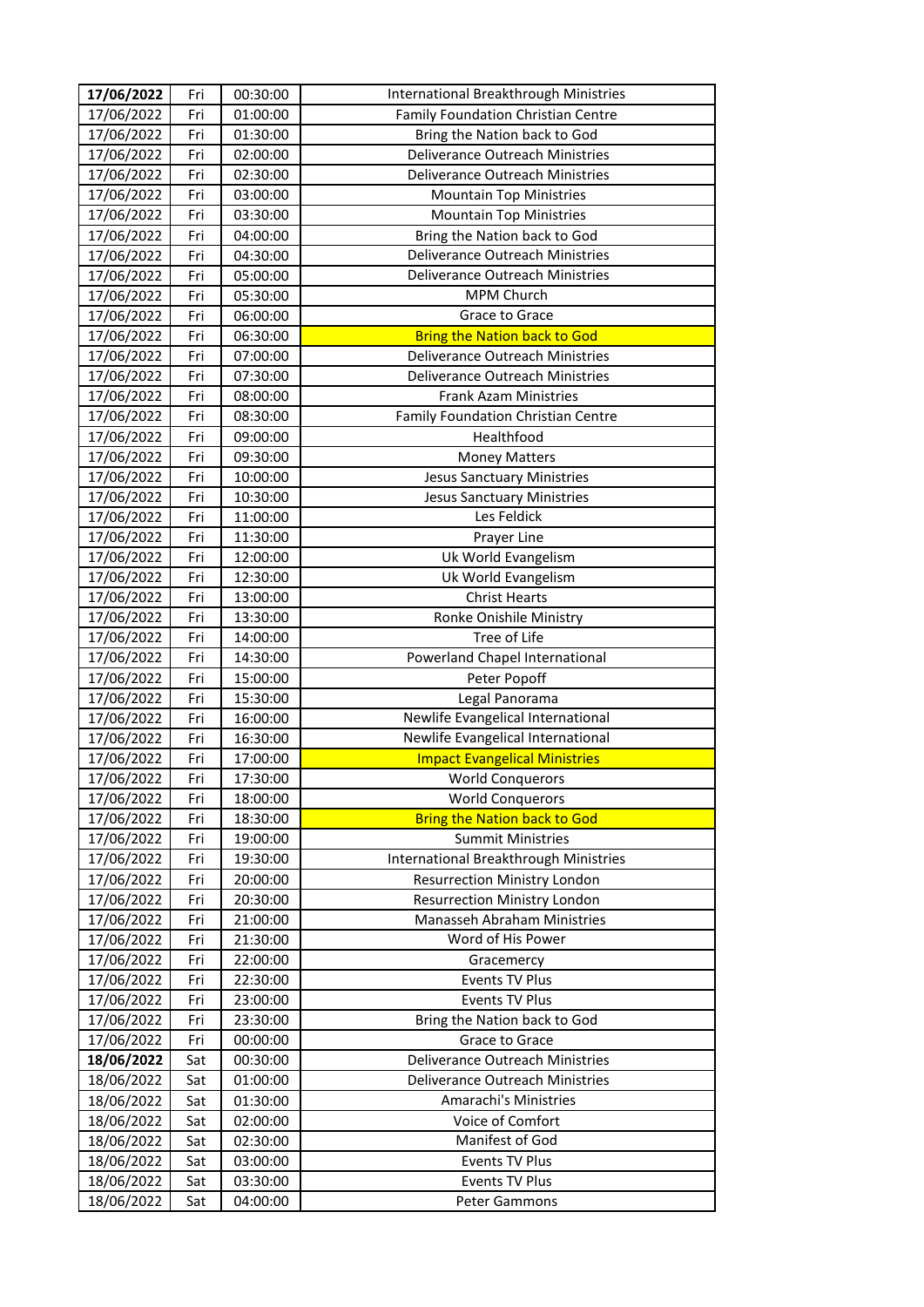| 18/06/2022 | Sat | 04:30:00 | <b>Evangelical Global Outreach</b>          |
|------------|-----|----------|---------------------------------------------|
| 18/06/2022 | Sat | 05:00:00 | <b>Mountain Top Ministries</b>              |
| 18/06/2022 | Sat | 05:30:00 | <b>Mountain Top Ministries</b>              |
| 18/06/2022 | Sat | 06:00:00 | <b>God Worshippers</b>                      |
| 18/06/2022 | Sat | 06:30:00 | <b>Bring the Nation back to God</b>         |
| 18/06/2022 | Sat | 07:00:00 | Alleluia Ministry                           |
| 18/06/2022 | Sat | 07:30:00 | Christ Kingdom Welfare                      |
| 18/06/2022 | Sat | 08:00:00 | <b>Relation Church</b>                      |
| 18/06/2022 | Sat | 08:30:00 | <b>Agape Ministries</b>                     |
| 18/06/2022 | Sat | 09:00:00 | Lets Talk About                             |
| 18/06/2022 | Sat | 09:30:00 | Sapphire Talk Show                          |
| 18/06/2022 | Sat | 10:00:00 | Joy Christian Centre                        |
| 18/06/2022 | Sat | 10:30:00 | Beulah ministries                           |
| 18/06/2022 | Sat | 11:00:00 | Springs of Life-Giving Water Ministriesd    |
| 18/06/2022 | Sat | 11:30:00 | Cy Cyybass Show (The Powers Show)           |
| 18/06/2022 | Sat | 12:00:00 | Overcoming Faith Outreach Mins              |
| 18/06/2022 | Sat | 12:30:00 | <b>Bring the Nation back to God</b>         |
| 18/06/2022 | Sat | 13:00:00 | Come Global                                 |
| 18/06/2022 | Sat | 13:30:00 | New Creations - Unstoppable Records         |
| 18/06/2022 | Sat | 14:00:00 | <b>Jesus Sanctuary Ministries</b>           |
| 18/06/2022 | Sat | 14:30:00 | <b>Jesus Sanctuary Ministries</b>           |
| 18/06/2022 | Sat | 15:00:00 | Woodford Christian Fellowship International |
| 18/06/2022 | Sat | 15:30:00 | Winners Kingdom                             |
| 18/06/2022 | Sat | 16:00:00 | Arm of God                                  |
| 18/06/2022 | Sat | 16:30:00 | Tree of Life                                |
| 18/06/2022 | Sat | 17:00:00 | Liberty Chapel                              |
| 18/06/2022 | Sat | 17:30:00 | <b>Dominion Christ</b>                      |
| 18/06/2022 | Sat | 18:00:00 | <b>Freedom Centre</b>                       |
| 18/06/2022 | Sat | 18:30:00 | Prayer House Ministry                       |
| 18/06/2022 | Sat | 19:00:00 | Prayer House Ministry                       |
| 18/06/2022 | Sat | 19:30:00 | Prayer House Ministry                       |
| 18/06/2022 | Sat | 20:00:00 | <b>LES FELDICK</b>                          |
| 18/06/2022 | Sat | 20:30:00 | Jesus Is Coming                             |
| 18/06/2022 | Sat | 21:00:00 | <b>Christ Faith Tabernacle</b>              |
| 18/06/2022 | Sat | 21:30:00 | <b>Bring the Nation back to God</b>         |
| 18/06/2022 | Sat | 22:00:00 | <b>Jesus Sanctuary Ministries</b>           |
| 18/06/2022 | Sat | 22:30:00 | <b>Jesus Sanctuary Ministries</b>           |
| 18/06/2022 | Sat | 23:00:00 | Church of his presence                      |
| 18/06/2022 | Sat | 23:30:00 | <b>Faith World Music</b>                    |
| 18/06/2022 | Sat | 00:00:00 | Bring the Nation back to God                |
| 19/06/2022 | Sun | 00:30:00 | Deliverance Outreach Ministries             |
| 19/06/2022 | Sun | 01:00:00 | Deliverance Outreach Ministries             |
| 19/06/2022 | Sun | 01:30:00 | <b>Evangelical Global Outreach</b>          |
| 19/06/2022 | Sun | 02:00:00 | Sapphire Talk Show                          |
| 19/06/2022 | Sun | 02:30:00 | Manifest of God                             |
| 19/06/2022 | Sun | 03:00:00 | <b>Mountain Top Ministries</b>              |
| 19/06/2022 | Sun | 03:30:00 | <b>Mountain Top Ministries</b>              |
| 19/06/2022 | Sun | 04:00:00 | Peter Gammons                               |
| 19/06/2022 | Sun | 04:30:00 | <b>Inspire Ministries</b>                   |
| 19/06/2022 | Sun | 05:00:00 | <b>Bring the Nation back to God</b>         |
| 19/06/2022 | Sun | 05:30:00 | Obaseki Solicitors                          |
| 19/06/2022 | Sun | 06:00:00 | <b>Faith World Music</b>                    |
| 19/06/2022 | Sun | 06:30:00 | <b>Bright Days Ahead</b>                    |
| 19/06/2022 | Sun | 07:00:00 | Foundation on a Solid Rock Ministry         |
| 19/06/2022 | Sun | 07:30:00 | Higher Life in Christ                       |
| 19/06/2022 | Sun | 08:00:00 | Intl Central Gospel Church                  |
|            |     |          |                                             |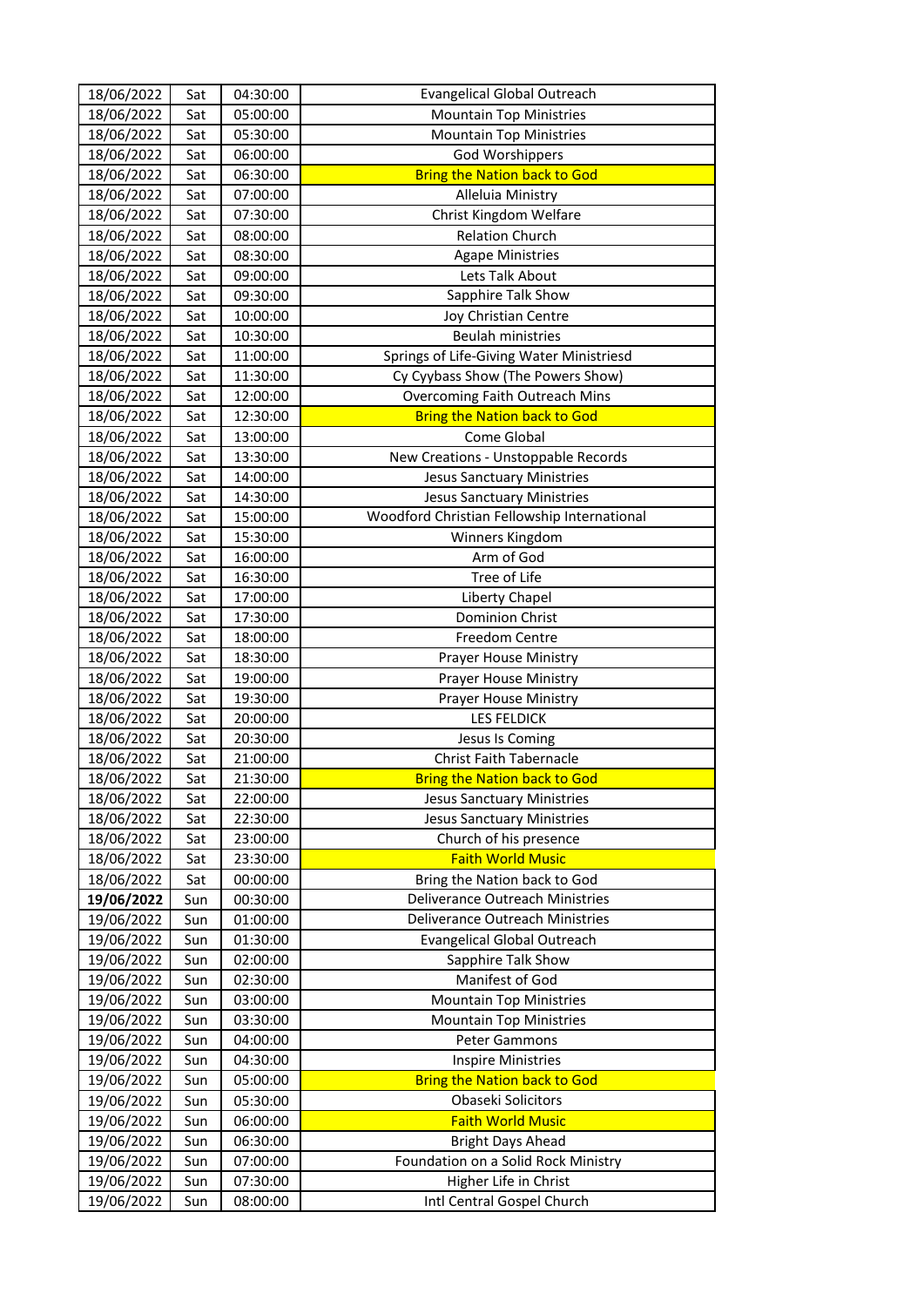| 19/06/2022<br>09:00:00<br>Sun<br><b>Bible is Complete</b><br>19/06/2022<br>Sun<br>09:30:00<br>Living Flames Baptist Church<br>Friends of the Brides Groom<br>19/06/2022<br>Sun<br>10:00:00<br>Vision for Life<br>19/06/2022<br>Sun<br>10:30:00<br>19/06/2022<br><b>Bring the Nation back to God</b><br>Sun<br>11:00:00<br>19/06/2022<br>Sun<br>11:30:00<br>Jack Hibbs - Real Life<br>19/06/2022<br>Sun<br>12:00:00<br><b>Citadel Community Church</b><br>19/06/2022<br>Sun<br>12:30:00<br><b>Citadel Community Church</b><br><b>Tomorrows World</b><br>19/06/2022<br>Sun<br>13:00:00<br>19/06/2022<br>13:30:00<br>Sun<br><b>Jesus Sanctuary Ministries</b><br>19/06/2022<br>Sun<br>14:00:00<br><b>Jesus Sanctuary Ministries</b><br>19/06/2022<br>Sun<br>14:30:00<br>Phaneroo Ministries<br>19/06/2022<br>Sun<br>15:00:00<br>Phaneroo Ministries<br>Sun<br>15:30:00<br>19/06/2022<br>Winners Kingdom<br>Sun<br>Destiny International Christian Assembly<br>19/06/2022<br>16:00:00<br>Calvary UK<br>19/06/2022<br>Sun<br>16:30:00<br>Sun<br>Love of Christ<br>19/06/2022<br>17:00:00<br>19/06/2022<br>Sun<br>17:30:00<br>Grace Outreach Church<br>19/06/2022<br>Sun<br>18:00:00<br>London Miracle Centre<br>19/06/2022<br>Sun<br>18:30:00<br><b>Christ Faith Tabernacle</b><br>Sun<br>19/06/2022<br>19:00:00<br>Gospel Church in London<br><b>Ecelebration Church</b><br>19/06/2022<br>19:30:00<br>Sun<br>19/06/2022<br>Sun<br>20:00:00<br>The Bridge TV Ministry<br>19/06/2022<br>The Needy Foundation (Mama Helen)<br>Sun<br>20:30:00<br>19/06/2022<br>Full Gospel Evangelism Trust<br>Sun<br>21:00:00<br>19/06/2022<br>Tree of Life<br>Sun<br>21:30:00<br>Church of His Presence<br>19/06/2022<br>Sun<br>22:00:00<br>22:30:00<br>Mount Zion<br>19/06/2022<br>Sun<br>19/06/2022<br>Sun<br>23:00:00<br><b>World Conquerors</b><br>International Breakthrough Ministries<br>19/06/2022<br>Sun<br>23:30:00<br>19/06/2022<br>Sun<br>00:00:00<br>International Breakthrough Ministries<br>20/06/2022<br>Mon<br>00:30:00<br>International Breakthrough Ministries<br>20/06/2022<br>Mon<br>01:00:00<br>Family Foundation Christian Centre<br>Newlife Evangelical international<br>20/06/2022<br>01:30:00<br>Mon<br>Newlife Evangelical international<br>20/06/2022<br>Mon<br>02:00:00<br>20/06/2022<br>Bring the Nation back to God<br>Mon<br>02:30:00<br>20/06/2022<br><b>Mountain Top Ministries</b><br>Mon<br>03:00:00<br>20/06/2022<br>Mon<br>03:30:00<br><b>Mountain Top Ministries</b><br>20/06/2022<br>Mon<br>04:00:00<br>Bring the Nation back to God<br>20/06/2022<br>Mon<br>04:30:00<br>Deliverance Outreach Ministries<br>20/06/2022<br>Deliverance Outreach Ministries<br>Mon<br>05:00:00<br>20/06/2022<br>Mon<br>MPM Church<br>05:30:00<br>20/06/2022<br>Mon<br>06:00:00<br>Grace to Grace<br>20/06/2022<br><b>Bring the Nation back to God</b><br>Mon<br>06:30:00<br>20/06/2022<br>07:00:00<br>Deliverance Outreach Ministries<br>Mon<br>Deliverance Outreach Ministries<br>20/06/2022<br>Mon<br>07:30:00<br>Healthfood<br>20/06/2022<br>08:00:00<br>Mon<br>Family Foundation Christian Centre<br>20/06/2022<br>Mon<br>08:30:00<br>20/06/2022<br>Deliverance Outreach Ministries<br>09:00:00<br>Mon<br>20/06/2022<br>Mon<br>09:30:00<br>Deliverance Outreach Ministries<br>20/06/2022<br>10:00:00<br>Mon<br><b>Jesus Sanctuary Ministries</b><br>20/06/2022<br>Mon<br>10:30:00<br><b>Jesus Sanctuary Ministries</b><br>Les Feldick<br>20/06/2022<br>11:00:00<br>Mon<br>20/06/2022<br>11:30:00<br>Light of the World<br>Mon<br>Life Grace Ministries<br>20/06/2022<br>Mon<br>12:00:00 | 19/06/2022 | Sun | 08:30:00 | <b>Good Word Ministries</b> |
|----------------------------------------------------------------------------------------------------------------------------------------------------------------------------------------------------------------------------------------------------------------------------------------------------------------------------------------------------------------------------------------------------------------------------------------------------------------------------------------------------------------------------------------------------------------------------------------------------------------------------------------------------------------------------------------------------------------------------------------------------------------------------------------------------------------------------------------------------------------------------------------------------------------------------------------------------------------------------------------------------------------------------------------------------------------------------------------------------------------------------------------------------------------------------------------------------------------------------------------------------------------------------------------------------------------------------------------------------------------------------------------------------------------------------------------------------------------------------------------------------------------------------------------------------------------------------------------------------------------------------------------------------------------------------------------------------------------------------------------------------------------------------------------------------------------------------------------------------------------------------------------------------------------------------------------------------------------------------------------------------------------------------------------------------------------------------------------------------------------------------------------------------------------------------------------------------------------------------------------------------------------------------------------------------------------------------------------------------------------------------------------------------------------------------------------------------------------------------------------------------------------------------------------------------------------------------------------------------------------------------------------------------------------------------------------------------------------------------------------------------------------------------------------------------------------------------------------------------------------------------------------------------------------------------------------------------------------------------------------------------------------------------------------------------------------------------------------------------------------------------------------------------------------------------------------------------------------------------------------------------------------------------------------------------------------------------------------------------------------------------------------------------------------------------------------------------------------------------------------------------------------------------------------------------------------------------------------------|------------|-----|----------|-----------------------------|
|                                                                                                                                                                                                                                                                                                                                                                                                                                                                                                                                                                                                                                                                                                                                                                                                                                                                                                                                                                                                                                                                                                                                                                                                                                                                                                                                                                                                                                                                                                                                                                                                                                                                                                                                                                                                                                                                                                                                                                                                                                                                                                                                                                                                                                                                                                                                                                                                                                                                                                                                                                                                                                                                                                                                                                                                                                                                                                                                                                                                                                                                                                                                                                                                                                                                                                                                                                                                                                                                                                                                                                                              |            |     |          |                             |
|                                                                                                                                                                                                                                                                                                                                                                                                                                                                                                                                                                                                                                                                                                                                                                                                                                                                                                                                                                                                                                                                                                                                                                                                                                                                                                                                                                                                                                                                                                                                                                                                                                                                                                                                                                                                                                                                                                                                                                                                                                                                                                                                                                                                                                                                                                                                                                                                                                                                                                                                                                                                                                                                                                                                                                                                                                                                                                                                                                                                                                                                                                                                                                                                                                                                                                                                                                                                                                                                                                                                                                                              |            |     |          |                             |
|                                                                                                                                                                                                                                                                                                                                                                                                                                                                                                                                                                                                                                                                                                                                                                                                                                                                                                                                                                                                                                                                                                                                                                                                                                                                                                                                                                                                                                                                                                                                                                                                                                                                                                                                                                                                                                                                                                                                                                                                                                                                                                                                                                                                                                                                                                                                                                                                                                                                                                                                                                                                                                                                                                                                                                                                                                                                                                                                                                                                                                                                                                                                                                                                                                                                                                                                                                                                                                                                                                                                                                                              |            |     |          |                             |
|                                                                                                                                                                                                                                                                                                                                                                                                                                                                                                                                                                                                                                                                                                                                                                                                                                                                                                                                                                                                                                                                                                                                                                                                                                                                                                                                                                                                                                                                                                                                                                                                                                                                                                                                                                                                                                                                                                                                                                                                                                                                                                                                                                                                                                                                                                                                                                                                                                                                                                                                                                                                                                                                                                                                                                                                                                                                                                                                                                                                                                                                                                                                                                                                                                                                                                                                                                                                                                                                                                                                                                                              |            |     |          |                             |
|                                                                                                                                                                                                                                                                                                                                                                                                                                                                                                                                                                                                                                                                                                                                                                                                                                                                                                                                                                                                                                                                                                                                                                                                                                                                                                                                                                                                                                                                                                                                                                                                                                                                                                                                                                                                                                                                                                                                                                                                                                                                                                                                                                                                                                                                                                                                                                                                                                                                                                                                                                                                                                                                                                                                                                                                                                                                                                                                                                                                                                                                                                                                                                                                                                                                                                                                                                                                                                                                                                                                                                                              |            |     |          |                             |
|                                                                                                                                                                                                                                                                                                                                                                                                                                                                                                                                                                                                                                                                                                                                                                                                                                                                                                                                                                                                                                                                                                                                                                                                                                                                                                                                                                                                                                                                                                                                                                                                                                                                                                                                                                                                                                                                                                                                                                                                                                                                                                                                                                                                                                                                                                                                                                                                                                                                                                                                                                                                                                                                                                                                                                                                                                                                                                                                                                                                                                                                                                                                                                                                                                                                                                                                                                                                                                                                                                                                                                                              |            |     |          |                             |
|                                                                                                                                                                                                                                                                                                                                                                                                                                                                                                                                                                                                                                                                                                                                                                                                                                                                                                                                                                                                                                                                                                                                                                                                                                                                                                                                                                                                                                                                                                                                                                                                                                                                                                                                                                                                                                                                                                                                                                                                                                                                                                                                                                                                                                                                                                                                                                                                                                                                                                                                                                                                                                                                                                                                                                                                                                                                                                                                                                                                                                                                                                                                                                                                                                                                                                                                                                                                                                                                                                                                                                                              |            |     |          |                             |
|                                                                                                                                                                                                                                                                                                                                                                                                                                                                                                                                                                                                                                                                                                                                                                                                                                                                                                                                                                                                                                                                                                                                                                                                                                                                                                                                                                                                                                                                                                                                                                                                                                                                                                                                                                                                                                                                                                                                                                                                                                                                                                                                                                                                                                                                                                                                                                                                                                                                                                                                                                                                                                                                                                                                                                                                                                                                                                                                                                                                                                                                                                                                                                                                                                                                                                                                                                                                                                                                                                                                                                                              |            |     |          |                             |
|                                                                                                                                                                                                                                                                                                                                                                                                                                                                                                                                                                                                                                                                                                                                                                                                                                                                                                                                                                                                                                                                                                                                                                                                                                                                                                                                                                                                                                                                                                                                                                                                                                                                                                                                                                                                                                                                                                                                                                                                                                                                                                                                                                                                                                                                                                                                                                                                                                                                                                                                                                                                                                                                                                                                                                                                                                                                                                                                                                                                                                                                                                                                                                                                                                                                                                                                                                                                                                                                                                                                                                                              |            |     |          |                             |
|                                                                                                                                                                                                                                                                                                                                                                                                                                                                                                                                                                                                                                                                                                                                                                                                                                                                                                                                                                                                                                                                                                                                                                                                                                                                                                                                                                                                                                                                                                                                                                                                                                                                                                                                                                                                                                                                                                                                                                                                                                                                                                                                                                                                                                                                                                                                                                                                                                                                                                                                                                                                                                                                                                                                                                                                                                                                                                                                                                                                                                                                                                                                                                                                                                                                                                                                                                                                                                                                                                                                                                                              |            |     |          |                             |
|                                                                                                                                                                                                                                                                                                                                                                                                                                                                                                                                                                                                                                                                                                                                                                                                                                                                                                                                                                                                                                                                                                                                                                                                                                                                                                                                                                                                                                                                                                                                                                                                                                                                                                                                                                                                                                                                                                                                                                                                                                                                                                                                                                                                                                                                                                                                                                                                                                                                                                                                                                                                                                                                                                                                                                                                                                                                                                                                                                                                                                                                                                                                                                                                                                                                                                                                                                                                                                                                                                                                                                                              |            |     |          |                             |
|                                                                                                                                                                                                                                                                                                                                                                                                                                                                                                                                                                                                                                                                                                                                                                                                                                                                                                                                                                                                                                                                                                                                                                                                                                                                                                                                                                                                                                                                                                                                                                                                                                                                                                                                                                                                                                                                                                                                                                                                                                                                                                                                                                                                                                                                                                                                                                                                                                                                                                                                                                                                                                                                                                                                                                                                                                                                                                                                                                                                                                                                                                                                                                                                                                                                                                                                                                                                                                                                                                                                                                                              |            |     |          |                             |
|                                                                                                                                                                                                                                                                                                                                                                                                                                                                                                                                                                                                                                                                                                                                                                                                                                                                                                                                                                                                                                                                                                                                                                                                                                                                                                                                                                                                                                                                                                                                                                                                                                                                                                                                                                                                                                                                                                                                                                                                                                                                                                                                                                                                                                                                                                                                                                                                                                                                                                                                                                                                                                                                                                                                                                                                                                                                                                                                                                                                                                                                                                                                                                                                                                                                                                                                                                                                                                                                                                                                                                                              |            |     |          |                             |
|                                                                                                                                                                                                                                                                                                                                                                                                                                                                                                                                                                                                                                                                                                                                                                                                                                                                                                                                                                                                                                                                                                                                                                                                                                                                                                                                                                                                                                                                                                                                                                                                                                                                                                                                                                                                                                                                                                                                                                                                                                                                                                                                                                                                                                                                                                                                                                                                                                                                                                                                                                                                                                                                                                                                                                                                                                                                                                                                                                                                                                                                                                                                                                                                                                                                                                                                                                                                                                                                                                                                                                                              |            |     |          |                             |
|                                                                                                                                                                                                                                                                                                                                                                                                                                                                                                                                                                                                                                                                                                                                                                                                                                                                                                                                                                                                                                                                                                                                                                                                                                                                                                                                                                                                                                                                                                                                                                                                                                                                                                                                                                                                                                                                                                                                                                                                                                                                                                                                                                                                                                                                                                                                                                                                                                                                                                                                                                                                                                                                                                                                                                                                                                                                                                                                                                                                                                                                                                                                                                                                                                                                                                                                                                                                                                                                                                                                                                                              |            |     |          |                             |
|                                                                                                                                                                                                                                                                                                                                                                                                                                                                                                                                                                                                                                                                                                                                                                                                                                                                                                                                                                                                                                                                                                                                                                                                                                                                                                                                                                                                                                                                                                                                                                                                                                                                                                                                                                                                                                                                                                                                                                                                                                                                                                                                                                                                                                                                                                                                                                                                                                                                                                                                                                                                                                                                                                                                                                                                                                                                                                                                                                                                                                                                                                                                                                                                                                                                                                                                                                                                                                                                                                                                                                                              |            |     |          |                             |
|                                                                                                                                                                                                                                                                                                                                                                                                                                                                                                                                                                                                                                                                                                                                                                                                                                                                                                                                                                                                                                                                                                                                                                                                                                                                                                                                                                                                                                                                                                                                                                                                                                                                                                                                                                                                                                                                                                                                                                                                                                                                                                                                                                                                                                                                                                                                                                                                                                                                                                                                                                                                                                                                                                                                                                                                                                                                                                                                                                                                                                                                                                                                                                                                                                                                                                                                                                                                                                                                                                                                                                                              |            |     |          |                             |
|                                                                                                                                                                                                                                                                                                                                                                                                                                                                                                                                                                                                                                                                                                                                                                                                                                                                                                                                                                                                                                                                                                                                                                                                                                                                                                                                                                                                                                                                                                                                                                                                                                                                                                                                                                                                                                                                                                                                                                                                                                                                                                                                                                                                                                                                                                                                                                                                                                                                                                                                                                                                                                                                                                                                                                                                                                                                                                                                                                                                                                                                                                                                                                                                                                                                                                                                                                                                                                                                                                                                                                                              |            |     |          |                             |
|                                                                                                                                                                                                                                                                                                                                                                                                                                                                                                                                                                                                                                                                                                                                                                                                                                                                                                                                                                                                                                                                                                                                                                                                                                                                                                                                                                                                                                                                                                                                                                                                                                                                                                                                                                                                                                                                                                                                                                                                                                                                                                                                                                                                                                                                                                                                                                                                                                                                                                                                                                                                                                                                                                                                                                                                                                                                                                                                                                                                                                                                                                                                                                                                                                                                                                                                                                                                                                                                                                                                                                                              |            |     |          |                             |
|                                                                                                                                                                                                                                                                                                                                                                                                                                                                                                                                                                                                                                                                                                                                                                                                                                                                                                                                                                                                                                                                                                                                                                                                                                                                                                                                                                                                                                                                                                                                                                                                                                                                                                                                                                                                                                                                                                                                                                                                                                                                                                                                                                                                                                                                                                                                                                                                                                                                                                                                                                                                                                                                                                                                                                                                                                                                                                                                                                                                                                                                                                                                                                                                                                                                                                                                                                                                                                                                                                                                                                                              |            |     |          |                             |
|                                                                                                                                                                                                                                                                                                                                                                                                                                                                                                                                                                                                                                                                                                                                                                                                                                                                                                                                                                                                                                                                                                                                                                                                                                                                                                                                                                                                                                                                                                                                                                                                                                                                                                                                                                                                                                                                                                                                                                                                                                                                                                                                                                                                                                                                                                                                                                                                                                                                                                                                                                                                                                                                                                                                                                                                                                                                                                                                                                                                                                                                                                                                                                                                                                                                                                                                                                                                                                                                                                                                                                                              |            |     |          |                             |
|                                                                                                                                                                                                                                                                                                                                                                                                                                                                                                                                                                                                                                                                                                                                                                                                                                                                                                                                                                                                                                                                                                                                                                                                                                                                                                                                                                                                                                                                                                                                                                                                                                                                                                                                                                                                                                                                                                                                                                                                                                                                                                                                                                                                                                                                                                                                                                                                                                                                                                                                                                                                                                                                                                                                                                                                                                                                                                                                                                                                                                                                                                                                                                                                                                                                                                                                                                                                                                                                                                                                                                                              |            |     |          |                             |
|                                                                                                                                                                                                                                                                                                                                                                                                                                                                                                                                                                                                                                                                                                                                                                                                                                                                                                                                                                                                                                                                                                                                                                                                                                                                                                                                                                                                                                                                                                                                                                                                                                                                                                                                                                                                                                                                                                                                                                                                                                                                                                                                                                                                                                                                                                                                                                                                                                                                                                                                                                                                                                                                                                                                                                                                                                                                                                                                                                                                                                                                                                                                                                                                                                                                                                                                                                                                                                                                                                                                                                                              |            |     |          |                             |
|                                                                                                                                                                                                                                                                                                                                                                                                                                                                                                                                                                                                                                                                                                                                                                                                                                                                                                                                                                                                                                                                                                                                                                                                                                                                                                                                                                                                                                                                                                                                                                                                                                                                                                                                                                                                                                                                                                                                                                                                                                                                                                                                                                                                                                                                                                                                                                                                                                                                                                                                                                                                                                                                                                                                                                                                                                                                                                                                                                                                                                                                                                                                                                                                                                                                                                                                                                                                                                                                                                                                                                                              |            |     |          |                             |
|                                                                                                                                                                                                                                                                                                                                                                                                                                                                                                                                                                                                                                                                                                                                                                                                                                                                                                                                                                                                                                                                                                                                                                                                                                                                                                                                                                                                                                                                                                                                                                                                                                                                                                                                                                                                                                                                                                                                                                                                                                                                                                                                                                                                                                                                                                                                                                                                                                                                                                                                                                                                                                                                                                                                                                                                                                                                                                                                                                                                                                                                                                                                                                                                                                                                                                                                                                                                                                                                                                                                                                                              |            |     |          |                             |
|                                                                                                                                                                                                                                                                                                                                                                                                                                                                                                                                                                                                                                                                                                                                                                                                                                                                                                                                                                                                                                                                                                                                                                                                                                                                                                                                                                                                                                                                                                                                                                                                                                                                                                                                                                                                                                                                                                                                                                                                                                                                                                                                                                                                                                                                                                                                                                                                                                                                                                                                                                                                                                                                                                                                                                                                                                                                                                                                                                                                                                                                                                                                                                                                                                                                                                                                                                                                                                                                                                                                                                                              |            |     |          |                             |
|                                                                                                                                                                                                                                                                                                                                                                                                                                                                                                                                                                                                                                                                                                                                                                                                                                                                                                                                                                                                                                                                                                                                                                                                                                                                                                                                                                                                                                                                                                                                                                                                                                                                                                                                                                                                                                                                                                                                                                                                                                                                                                                                                                                                                                                                                                                                                                                                                                                                                                                                                                                                                                                                                                                                                                                                                                                                                                                                                                                                                                                                                                                                                                                                                                                                                                                                                                                                                                                                                                                                                                                              |            |     |          |                             |
|                                                                                                                                                                                                                                                                                                                                                                                                                                                                                                                                                                                                                                                                                                                                                                                                                                                                                                                                                                                                                                                                                                                                                                                                                                                                                                                                                                                                                                                                                                                                                                                                                                                                                                                                                                                                                                                                                                                                                                                                                                                                                                                                                                                                                                                                                                                                                                                                                                                                                                                                                                                                                                                                                                                                                                                                                                                                                                                                                                                                                                                                                                                                                                                                                                                                                                                                                                                                                                                                                                                                                                                              |            |     |          |                             |
|                                                                                                                                                                                                                                                                                                                                                                                                                                                                                                                                                                                                                                                                                                                                                                                                                                                                                                                                                                                                                                                                                                                                                                                                                                                                                                                                                                                                                                                                                                                                                                                                                                                                                                                                                                                                                                                                                                                                                                                                                                                                                                                                                                                                                                                                                                                                                                                                                                                                                                                                                                                                                                                                                                                                                                                                                                                                                                                                                                                                                                                                                                                                                                                                                                                                                                                                                                                                                                                                                                                                                                                              |            |     |          |                             |
|                                                                                                                                                                                                                                                                                                                                                                                                                                                                                                                                                                                                                                                                                                                                                                                                                                                                                                                                                                                                                                                                                                                                                                                                                                                                                                                                                                                                                                                                                                                                                                                                                                                                                                                                                                                                                                                                                                                                                                                                                                                                                                                                                                                                                                                                                                                                                                                                                                                                                                                                                                                                                                                                                                                                                                                                                                                                                                                                                                                                                                                                                                                                                                                                                                                                                                                                                                                                                                                                                                                                                                                              |            |     |          |                             |
|                                                                                                                                                                                                                                                                                                                                                                                                                                                                                                                                                                                                                                                                                                                                                                                                                                                                                                                                                                                                                                                                                                                                                                                                                                                                                                                                                                                                                                                                                                                                                                                                                                                                                                                                                                                                                                                                                                                                                                                                                                                                                                                                                                                                                                                                                                                                                                                                                                                                                                                                                                                                                                                                                                                                                                                                                                                                                                                                                                                                                                                                                                                                                                                                                                                                                                                                                                                                                                                                                                                                                                                              |            |     |          |                             |
|                                                                                                                                                                                                                                                                                                                                                                                                                                                                                                                                                                                                                                                                                                                                                                                                                                                                                                                                                                                                                                                                                                                                                                                                                                                                                                                                                                                                                                                                                                                                                                                                                                                                                                                                                                                                                                                                                                                                                                                                                                                                                                                                                                                                                                                                                                                                                                                                                                                                                                                                                                                                                                                                                                                                                                                                                                                                                                                                                                                                                                                                                                                                                                                                                                                                                                                                                                                                                                                                                                                                                                                              |            |     |          |                             |
|                                                                                                                                                                                                                                                                                                                                                                                                                                                                                                                                                                                                                                                                                                                                                                                                                                                                                                                                                                                                                                                                                                                                                                                                                                                                                                                                                                                                                                                                                                                                                                                                                                                                                                                                                                                                                                                                                                                                                                                                                                                                                                                                                                                                                                                                                                                                                                                                                                                                                                                                                                                                                                                                                                                                                                                                                                                                                                                                                                                                                                                                                                                                                                                                                                                                                                                                                                                                                                                                                                                                                                                              |            |     |          |                             |
|                                                                                                                                                                                                                                                                                                                                                                                                                                                                                                                                                                                                                                                                                                                                                                                                                                                                                                                                                                                                                                                                                                                                                                                                                                                                                                                                                                                                                                                                                                                                                                                                                                                                                                                                                                                                                                                                                                                                                                                                                                                                                                                                                                                                                                                                                                                                                                                                                                                                                                                                                                                                                                                                                                                                                                                                                                                                                                                                                                                                                                                                                                                                                                                                                                                                                                                                                                                                                                                                                                                                                                                              |            |     |          |                             |
|                                                                                                                                                                                                                                                                                                                                                                                                                                                                                                                                                                                                                                                                                                                                                                                                                                                                                                                                                                                                                                                                                                                                                                                                                                                                                                                                                                                                                                                                                                                                                                                                                                                                                                                                                                                                                                                                                                                                                                                                                                                                                                                                                                                                                                                                                                                                                                                                                                                                                                                                                                                                                                                                                                                                                                                                                                                                                                                                                                                                                                                                                                                                                                                                                                                                                                                                                                                                                                                                                                                                                                                              |            |     |          |                             |
|                                                                                                                                                                                                                                                                                                                                                                                                                                                                                                                                                                                                                                                                                                                                                                                                                                                                                                                                                                                                                                                                                                                                                                                                                                                                                                                                                                                                                                                                                                                                                                                                                                                                                                                                                                                                                                                                                                                                                                                                                                                                                                                                                                                                                                                                                                                                                                                                                                                                                                                                                                                                                                                                                                                                                                                                                                                                                                                                                                                                                                                                                                                                                                                                                                                                                                                                                                                                                                                                                                                                                                                              |            |     |          |                             |
|                                                                                                                                                                                                                                                                                                                                                                                                                                                                                                                                                                                                                                                                                                                                                                                                                                                                                                                                                                                                                                                                                                                                                                                                                                                                                                                                                                                                                                                                                                                                                                                                                                                                                                                                                                                                                                                                                                                                                                                                                                                                                                                                                                                                                                                                                                                                                                                                                                                                                                                                                                                                                                                                                                                                                                                                                                                                                                                                                                                                                                                                                                                                                                                                                                                                                                                                                                                                                                                                                                                                                                                              |            |     |          |                             |
|                                                                                                                                                                                                                                                                                                                                                                                                                                                                                                                                                                                                                                                                                                                                                                                                                                                                                                                                                                                                                                                                                                                                                                                                                                                                                                                                                                                                                                                                                                                                                                                                                                                                                                                                                                                                                                                                                                                                                                                                                                                                                                                                                                                                                                                                                                                                                                                                                                                                                                                                                                                                                                                                                                                                                                                                                                                                                                                                                                                                                                                                                                                                                                                                                                                                                                                                                                                                                                                                                                                                                                                              |            |     |          |                             |
|                                                                                                                                                                                                                                                                                                                                                                                                                                                                                                                                                                                                                                                                                                                                                                                                                                                                                                                                                                                                                                                                                                                                                                                                                                                                                                                                                                                                                                                                                                                                                                                                                                                                                                                                                                                                                                                                                                                                                                                                                                                                                                                                                                                                                                                                                                                                                                                                                                                                                                                                                                                                                                                                                                                                                                                                                                                                                                                                                                                                                                                                                                                                                                                                                                                                                                                                                                                                                                                                                                                                                                                              |            |     |          |                             |
|                                                                                                                                                                                                                                                                                                                                                                                                                                                                                                                                                                                                                                                                                                                                                                                                                                                                                                                                                                                                                                                                                                                                                                                                                                                                                                                                                                                                                                                                                                                                                                                                                                                                                                                                                                                                                                                                                                                                                                                                                                                                                                                                                                                                                                                                                                                                                                                                                                                                                                                                                                                                                                                                                                                                                                                                                                                                                                                                                                                                                                                                                                                                                                                                                                                                                                                                                                                                                                                                                                                                                                                              |            |     |          |                             |
|                                                                                                                                                                                                                                                                                                                                                                                                                                                                                                                                                                                                                                                                                                                                                                                                                                                                                                                                                                                                                                                                                                                                                                                                                                                                                                                                                                                                                                                                                                                                                                                                                                                                                                                                                                                                                                                                                                                                                                                                                                                                                                                                                                                                                                                                                                                                                                                                                                                                                                                                                                                                                                                                                                                                                                                                                                                                                                                                                                                                                                                                                                                                                                                                                                                                                                                                                                                                                                                                                                                                                                                              |            |     |          |                             |
|                                                                                                                                                                                                                                                                                                                                                                                                                                                                                                                                                                                                                                                                                                                                                                                                                                                                                                                                                                                                                                                                                                                                                                                                                                                                                                                                                                                                                                                                                                                                                                                                                                                                                                                                                                                                                                                                                                                                                                                                                                                                                                                                                                                                                                                                                                                                                                                                                                                                                                                                                                                                                                                                                                                                                                                                                                                                                                                                                                                                                                                                                                                                                                                                                                                                                                                                                                                                                                                                                                                                                                                              |            |     |          |                             |
|                                                                                                                                                                                                                                                                                                                                                                                                                                                                                                                                                                                                                                                                                                                                                                                                                                                                                                                                                                                                                                                                                                                                                                                                                                                                                                                                                                                                                                                                                                                                                                                                                                                                                                                                                                                                                                                                                                                                                                                                                                                                                                                                                                                                                                                                                                                                                                                                                                                                                                                                                                                                                                                                                                                                                                                                                                                                                                                                                                                                                                                                                                                                                                                                                                                                                                                                                                                                                                                                                                                                                                                              |            |     |          |                             |
|                                                                                                                                                                                                                                                                                                                                                                                                                                                                                                                                                                                                                                                                                                                                                                                                                                                                                                                                                                                                                                                                                                                                                                                                                                                                                                                                                                                                                                                                                                                                                                                                                                                                                                                                                                                                                                                                                                                                                                                                                                                                                                                                                                                                                                                                                                                                                                                                                                                                                                                                                                                                                                                                                                                                                                                                                                                                                                                                                                                                                                                                                                                                                                                                                                                                                                                                                                                                                                                                                                                                                                                              |            |     |          |                             |
|                                                                                                                                                                                                                                                                                                                                                                                                                                                                                                                                                                                                                                                                                                                                                                                                                                                                                                                                                                                                                                                                                                                                                                                                                                                                                                                                                                                                                                                                                                                                                                                                                                                                                                                                                                                                                                                                                                                                                                                                                                                                                                                                                                                                                                                                                                                                                                                                                                                                                                                                                                                                                                                                                                                                                                                                                                                                                                                                                                                                                                                                                                                                                                                                                                                                                                                                                                                                                                                                                                                                                                                              |            |     |          |                             |
|                                                                                                                                                                                                                                                                                                                                                                                                                                                                                                                                                                                                                                                                                                                                                                                                                                                                                                                                                                                                                                                                                                                                                                                                                                                                                                                                                                                                                                                                                                                                                                                                                                                                                                                                                                                                                                                                                                                                                                                                                                                                                                                                                                                                                                                                                                                                                                                                                                                                                                                                                                                                                                                                                                                                                                                                                                                                                                                                                                                                                                                                                                                                                                                                                                                                                                                                                                                                                                                                                                                                                                                              |            |     |          |                             |
|                                                                                                                                                                                                                                                                                                                                                                                                                                                                                                                                                                                                                                                                                                                                                                                                                                                                                                                                                                                                                                                                                                                                                                                                                                                                                                                                                                                                                                                                                                                                                                                                                                                                                                                                                                                                                                                                                                                                                                                                                                                                                                                                                                                                                                                                                                                                                                                                                                                                                                                                                                                                                                                                                                                                                                                                                                                                                                                                                                                                                                                                                                                                                                                                                                                                                                                                                                                                                                                                                                                                                                                              |            |     |          |                             |
|                                                                                                                                                                                                                                                                                                                                                                                                                                                                                                                                                                                                                                                                                                                                                                                                                                                                                                                                                                                                                                                                                                                                                                                                                                                                                                                                                                                                                                                                                                                                                                                                                                                                                                                                                                                                                                                                                                                                                                                                                                                                                                                                                                                                                                                                                                                                                                                                                                                                                                                                                                                                                                                                                                                                                                                                                                                                                                                                                                                                                                                                                                                                                                                                                                                                                                                                                                                                                                                                                                                                                                                              |            |     |          |                             |
|                                                                                                                                                                                                                                                                                                                                                                                                                                                                                                                                                                                                                                                                                                                                                                                                                                                                                                                                                                                                                                                                                                                                                                                                                                                                                                                                                                                                                                                                                                                                                                                                                                                                                                                                                                                                                                                                                                                                                                                                                                                                                                                                                                                                                                                                                                                                                                                                                                                                                                                                                                                                                                                                                                                                                                                                                                                                                                                                                                                                                                                                                                                                                                                                                                                                                                                                                                                                                                                                                                                                                                                              |            |     |          |                             |
|                                                                                                                                                                                                                                                                                                                                                                                                                                                                                                                                                                                                                                                                                                                                                                                                                                                                                                                                                                                                                                                                                                                                                                                                                                                                                                                                                                                                                                                                                                                                                                                                                                                                                                                                                                                                                                                                                                                                                                                                                                                                                                                                                                                                                                                                                                                                                                                                                                                                                                                                                                                                                                                                                                                                                                                                                                                                                                                                                                                                                                                                                                                                                                                                                                                                                                                                                                                                                                                                                                                                                                                              |            |     |          |                             |
|                                                                                                                                                                                                                                                                                                                                                                                                                                                                                                                                                                                                                                                                                                                                                                                                                                                                                                                                                                                                                                                                                                                                                                                                                                                                                                                                                                                                                                                                                                                                                                                                                                                                                                                                                                                                                                                                                                                                                                                                                                                                                                                                                                                                                                                                                                                                                                                                                                                                                                                                                                                                                                                                                                                                                                                                                                                                                                                                                                                                                                                                                                                                                                                                                                                                                                                                                                                                                                                                                                                                                                                              |            |     |          |                             |
|                                                                                                                                                                                                                                                                                                                                                                                                                                                                                                                                                                                                                                                                                                                                                                                                                                                                                                                                                                                                                                                                                                                                                                                                                                                                                                                                                                                                                                                                                                                                                                                                                                                                                                                                                                                                                                                                                                                                                                                                                                                                                                                                                                                                                                                                                                                                                                                                                                                                                                                                                                                                                                                                                                                                                                                                                                                                                                                                                                                                                                                                                                                                                                                                                                                                                                                                                                                                                                                                                                                                                                                              |            |     |          |                             |
|                                                                                                                                                                                                                                                                                                                                                                                                                                                                                                                                                                                                                                                                                                                                                                                                                                                                                                                                                                                                                                                                                                                                                                                                                                                                                                                                                                                                                                                                                                                                                                                                                                                                                                                                                                                                                                                                                                                                                                                                                                                                                                                                                                                                                                                                                                                                                                                                                                                                                                                                                                                                                                                                                                                                                                                                                                                                                                                                                                                                                                                                                                                                                                                                                                                                                                                                                                                                                                                                                                                                                                                              |            |     |          |                             |
|                                                                                                                                                                                                                                                                                                                                                                                                                                                                                                                                                                                                                                                                                                                                                                                                                                                                                                                                                                                                                                                                                                                                                                                                                                                                                                                                                                                                                                                                                                                                                                                                                                                                                                                                                                                                                                                                                                                                                                                                                                                                                                                                                                                                                                                                                                                                                                                                                                                                                                                                                                                                                                                                                                                                                                                                                                                                                                                                                                                                                                                                                                                                                                                                                                                                                                                                                                                                                                                                                                                                                                                              |            |     |          |                             |
|                                                                                                                                                                                                                                                                                                                                                                                                                                                                                                                                                                                                                                                                                                                                                                                                                                                                                                                                                                                                                                                                                                                                                                                                                                                                                                                                                                                                                                                                                                                                                                                                                                                                                                                                                                                                                                                                                                                                                                                                                                                                                                                                                                                                                                                                                                                                                                                                                                                                                                                                                                                                                                                                                                                                                                                                                                                                                                                                                                                                                                                                                                                                                                                                                                                                                                                                                                                                                                                                                                                                                                                              |            |     |          |                             |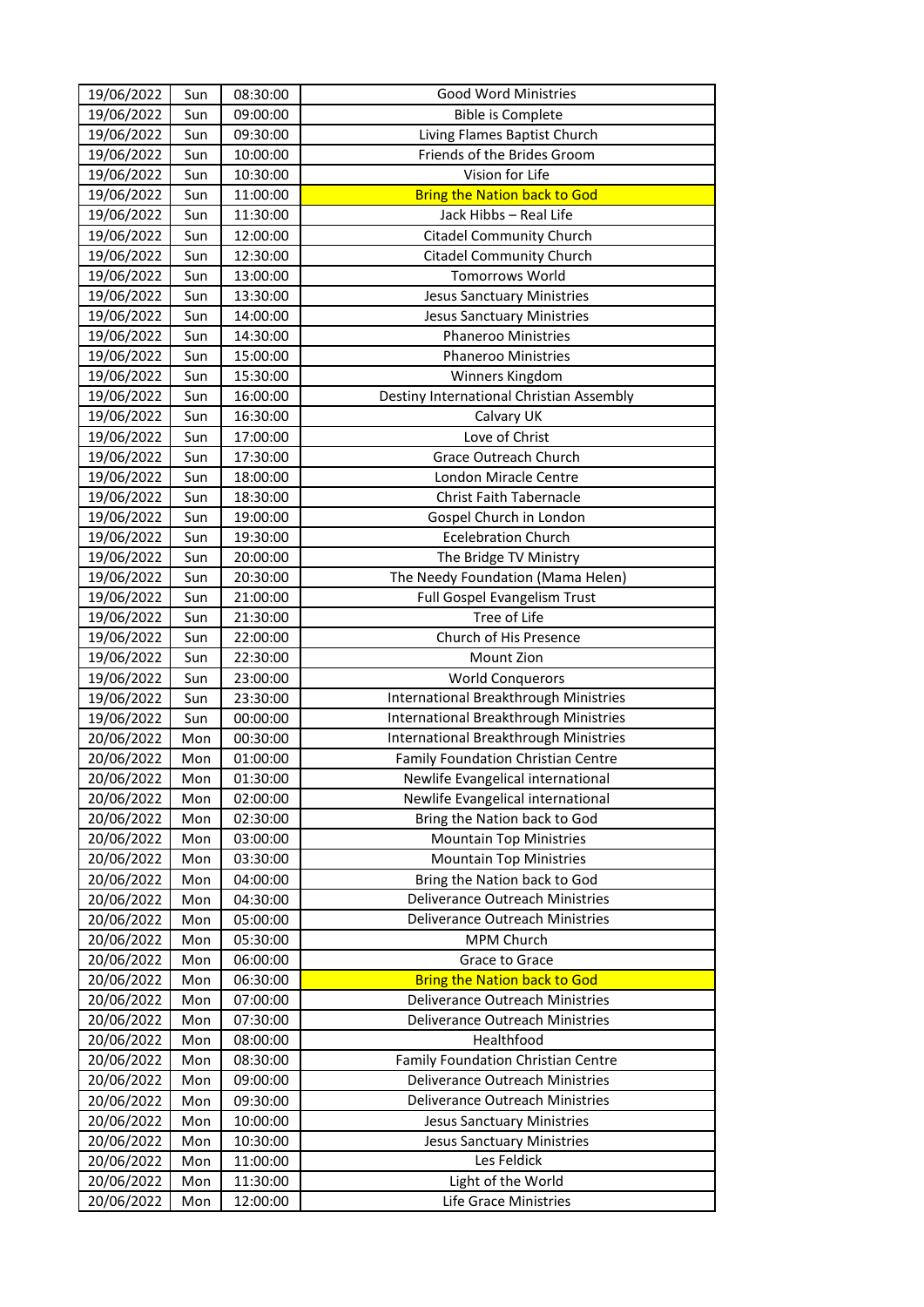| 20/06/2022 | Mon | 12:30:00 | Life Grace Ministries                                      |
|------------|-----|----------|------------------------------------------------------------|
| 20/06/2022 | Mon | 13:00:00 | Peter Popoff                                               |
| 20/06/2022 | Mon | 13:30:00 | Voice of Comfort                                           |
| 20/06/2022 | Mon | 14:00:00 | Friends of the Brides Groom                                |
| 20/06/2022 | Mon | 14:30:00 | Bring the Nation back to God                               |
| 20/06/2022 | Mon | 15:00:00 | Church of Grace                                            |
| 20/06/2022 | Mon | 15:30:00 | Legal Panorama                                             |
| 20/06/2022 | Mon | 16:00:00 | <b>Creative Ministries</b>                                 |
| 20/06/2022 | Mon | 16:30:00 | <b>Creative Ministries</b>                                 |
| 20/06/2022 | Mon | 17:00:00 | <b>Holy New Calvary</b>                                    |
| 20/06/2022 | Mon | 17:30:00 | <b>Evangelical Global Outreach</b>                         |
| 20/06/2022 | Mon | 18:00:00 | <b>Church of His Presence</b>                              |
| 20/06/2022 | Mon | 18:30:00 | Tree of Life                                               |
| 20/06/2022 | Mon | 19:00:00 | <b>Bring the Nation back to God</b>                        |
| 20/06/2022 | Mon | 19:30:00 | International Breakthrough Ministries                      |
| 20/06/2022 | Mon | 20:00:00 | Deliverance Outreach Ministries                            |
| 20/06/2022 | Mon | 20:30:00 | Deliverance Outreach Ministries                            |
| 20/06/2022 | Mon | 21:00:00 | <b>Jesus Celebration Ministries</b>                        |
| 20/06/2022 | Mon | 21:30:00 | Daughter of Zion                                           |
| 20/06/2022 | Mon | 22:00:00 | Horns of Revival                                           |
| 20/06/2022 | Mon | 22:30:00 | Newlife Evangelical international                          |
| 20/06/2022 | Mon | 23:00:00 | Newlife Evangelical international                          |
| 20/06/2022 | Mon | 23:30:00 | Vision for Life                                            |
| 20/06/2022 | Mon | 00:00:00 | Grace to Grace                                             |
| 21/06/2022 | Tue | 00:30:00 | International Breakthrough Ministries                      |
| 21/06/2022 | Tue | 01:00:00 | <b>Family Foundation Christian Centre</b>                  |
| 21/06/2022 | Tue | 01:30:00 | Bring the Nation back to God                               |
| 21/06/2022 | Tue | 02:00:00 | Deliverance Outreach Ministries                            |
| 21/06/2022 | Tue | 02:30:00 | Deliverance Outreach Ministries                            |
| 21/06/2022 | Tue | 03:00:00 | <b>Mountain Top Ministries</b>                             |
| 21/06/2022 | Tue | 03:30:00 | <b>Mountain Top Ministries</b>                             |
| 21/06/2022 | Tue | 04:00:00 | Bring the Nation back to God                               |
| 21/06/2022 | Tue | 04:30:00 | Deliverance Outreach Ministries                            |
| 21/06/2022 | Tue | 05:00:00 | Deliverance Outreach Ministries                            |
| 21/06/2022 | Tue | 05:30:00 | MPM Church                                                 |
| 21/06/2022 | Tue | 06:00:00 | Grace to Grace                                             |
| 21/06/2022 | Tue | 06:30:00 | <b>Bring the Nation back to God</b>                        |
| 21/06/2022 | Tue | 07:00:00 | Deliverance Outreach Ministries                            |
| 21/06/2022 | Tue | 07:30:00 | Deliverance Outreach Ministries                            |
| 21/06/2022 | Tue | 08:00:00 | Healthfood                                                 |
| 21/06/2022 | Tue | 08:30:00 | Family Foundation Christian Centre                         |
| 21/06/2022 | Tue | 09:00:00 | Deliverance Outreach Ministries                            |
| 21/06/2022 | Tue | 09:30:00 | Deliverance Outreach Ministries                            |
| 21/06/2022 | Tue | 10:00:00 | <b>Jesus Sanctuary Ministries</b>                          |
| 21/06/2022 | Tue | 10:30:00 | <b>Jesus Sanctuary Ministries</b>                          |
| 21/06/2022 | Tue | 11:00:00 | Les Feldick                                                |
| 21/06/2022 | Tue | 11:30:00 | Vision of Truth                                            |
| 21/06/2022 | Tue | 12:00:00 | <b>Diamond Women</b>                                       |
| 21/06/2022 | Tue | 12:30:00 | Peter Popoff                                               |
| 21/06/2022 | Tue | 13:00:00 | Ronke Onishile (Your Muslim Loved Ones and The Holy Ghost) |
| 21/06/2022 | Tue | 13:30:00 | <b>Christ Redemption</b>                                   |
| 21/06/2022 | Tue | 14:00:00 | <b>Lady C Talk Show</b>                                    |
| 21/06/2022 | Tue | 14:30:00 | <b>Lady C Talk Show</b>                                    |
| 21/06/2022 | Tue | 15:00:00 | Shepherds Voice Ministries Pastor Bakka                    |
| 21/06/2022 | Tue | 15:30:00 | Legal Panorama                                             |
| 21/06/2022 | Tue | 16:00:00 | Victory Worship Centre                                     |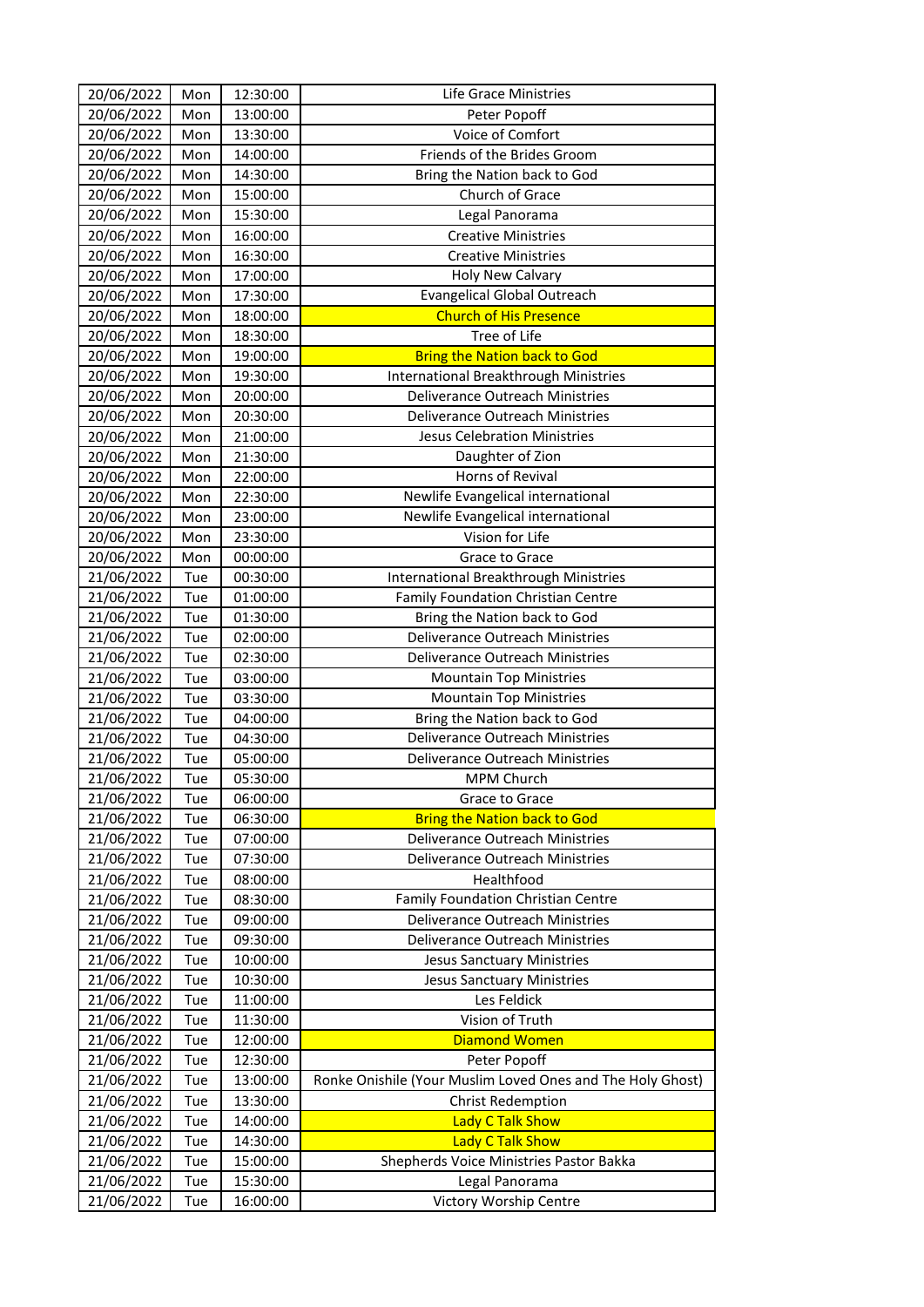| 21/06/2022 | Tue        | 16:30:00 | Victory Worship Centre                   |
|------------|------------|----------|------------------------------------------|
| 21/06/2022 | Tue        | 17:00:00 | Obaseki Solicitors                       |
| 21/06/2022 | Tue        | 17:30:00 | Deliverance Outreach Ministries          |
| 21/06/2022 | Tue        | 18:00:00 | Deliverance Outreach Ministries          |
| 21/06/2022 | Tue        | 18:30:00 | <b>Gideon International Ministries</b>   |
| 21/06/2022 | Tue        | 19:00:00 | <b>Peter Gammons</b>                     |
| 21/06/2022 | Tue        | 19:30:00 | International Breakthrough Ministries    |
| 21/06/2022 | Tue        | 20:00:00 | Peter Popoff                             |
| 21/06/2022 | Tue        | 20:30:00 | The Christ Anointing Assembly            |
| 21/06/2022 | Tue        | 21:00:00 | <b>VPA</b>                               |
| 21/06/2022 | Tue        | 21:30:00 | <b>VPA</b>                               |
| 21/06/2022 | Tue        | 22:00:00 | <b>Next Generation</b>                   |
| 21/06/2022 | Tue        | 22:30:00 | <b>Next Generation</b>                   |
| 21/06/2022 | Tue        | 23:00:00 | Deliverance Outreach Ministries          |
| 21/06/2022 | Tue        | 23:30:00 | Deliverance Outreach Ministries          |
| 21/06/2022 | Tue        | 00:00:00 | Grace to Grace                           |
| 22/06/2022 | Wed        | 00:30:00 | International Breakthrough Ministries    |
| 22/06/2022 | Wed        | 01:00:00 | Family Foundation Christian Centre       |
| 22/06/2022 | Wed        | 01:30:00 | Bring the Nation back to God             |
| 22/06/2022 | Wed        | 02:00:00 | Deliverance Outreach Ministries          |
| 22/06/2022 | Wed        | 02:30:00 | Deliverance Outreach Ministries          |
| 22/06/2022 | Wed        | 03:00:00 | <b>Mountain Top Ministries</b>           |
| 22/06/2022 | Wed        | 03:30:00 | <b>Mountain Top Ministries</b>           |
| 22/06/2022 | Wed        | 04:00:00 | Bring the Nation back to God             |
| 22/06/2022 | Wed        | 04:30:00 | Deliverance Outreach Ministries          |
| 22/06/2022 | Wed        | 05:00:00 | Deliverance Outreach Ministries          |
| 22/06/2022 | Wed        | 05:30:00 | MPM Church                               |
| 22/06/2022 | Wed        | 06:00:00 | Grace to Grace                           |
| 22/06/2022 | Wed        | 06:30:00 | <b>Bring the Nation back to God</b>      |
| 22/06/2022 | Wed        | 07:00:00 | Deliverance Outreach Ministries          |
| 22/06/2022 | Wed        | 07:30:00 | Deliverance Outreach Ministries          |
| 22/06/2022 | Wed        | 08:00:00 | Glen Arekion                             |
| 22/06/2022 | Wed        | 08:30:00 | Family Foundation Christian Centre       |
| 22/06/2022 | Wed        | 09:00:00 | Deliverance Outreach Ministries          |
| 22/06/2022 | Wed        | 09:30:00 | Deliverance Outreach Ministries          |
| 22/06/2022 | Wed        | 10:00:00 | <b>Jesus Sanctuary Ministries</b>        |
| 22/06/2022 | Wed        | 10:30:00 | <b>Jesus Sanctuary Ministries</b>        |
| 22/06/2022 | Wed        | 11:00:00 | Les Feldick                              |
| 22/06/2022 | Wed        | 11:30:00 | Creative Media                           |
| 22/06/2022 | Wed        | 12:00:00 | Destiny Christian Centre                 |
| 22/06/2022 | Wed        | 12:30:00 | Sword of the Spirit Evangelical Outreach |
| 22/06/2022 | Wed        | 13:00:00 | Peter Popoff                             |
| 22/06/2022 | Wed        | 13:30:00 | Bring the Nation back to God             |
| 22/06/2022 | Wed        | 14:00:00 | <b>Summit Ministries</b>                 |
| 22/06/2022 | Wed        | 14:30:00 | <b>Summit Ministries</b>                 |
| 22/06/2022 | Wed        | 15:00:00 | <b>Mountain of Olives Ministries</b>     |
| 22/06/2022 | Wed        | 15:30:00 | Legal Panorama                           |
| 22/06/2022 | Wed        | 16:00:00 | House of Champions                       |
| 22/06/2022 | Wed        | 16:30:00 | Healthfood                               |
| 22/06/2022 | Wed        | 17:00:00 | Grace and Truth                          |
| 22/06/2022 | Wed        | 17:30:00 | <b>Dr Copeland</b>                       |
| 22/06/2022 | Wed        | 18:00:00 | <b>Dr Copeland</b>                       |
| 22/06/2022 | Wed        | 18:30:00 | <b>Five Grace</b>                        |
| 22/06/2022 |            | 19:00:00 | Living Word of Faith Outreach Ministries |
| 22/06/2022 | Wed<br>Wed | 19:30:00 | Apostle Christian Church                 |
|            |            |          |                                          |
| 22/06/2022 | Wed        | 20:00:00 | Divine Surgery                           |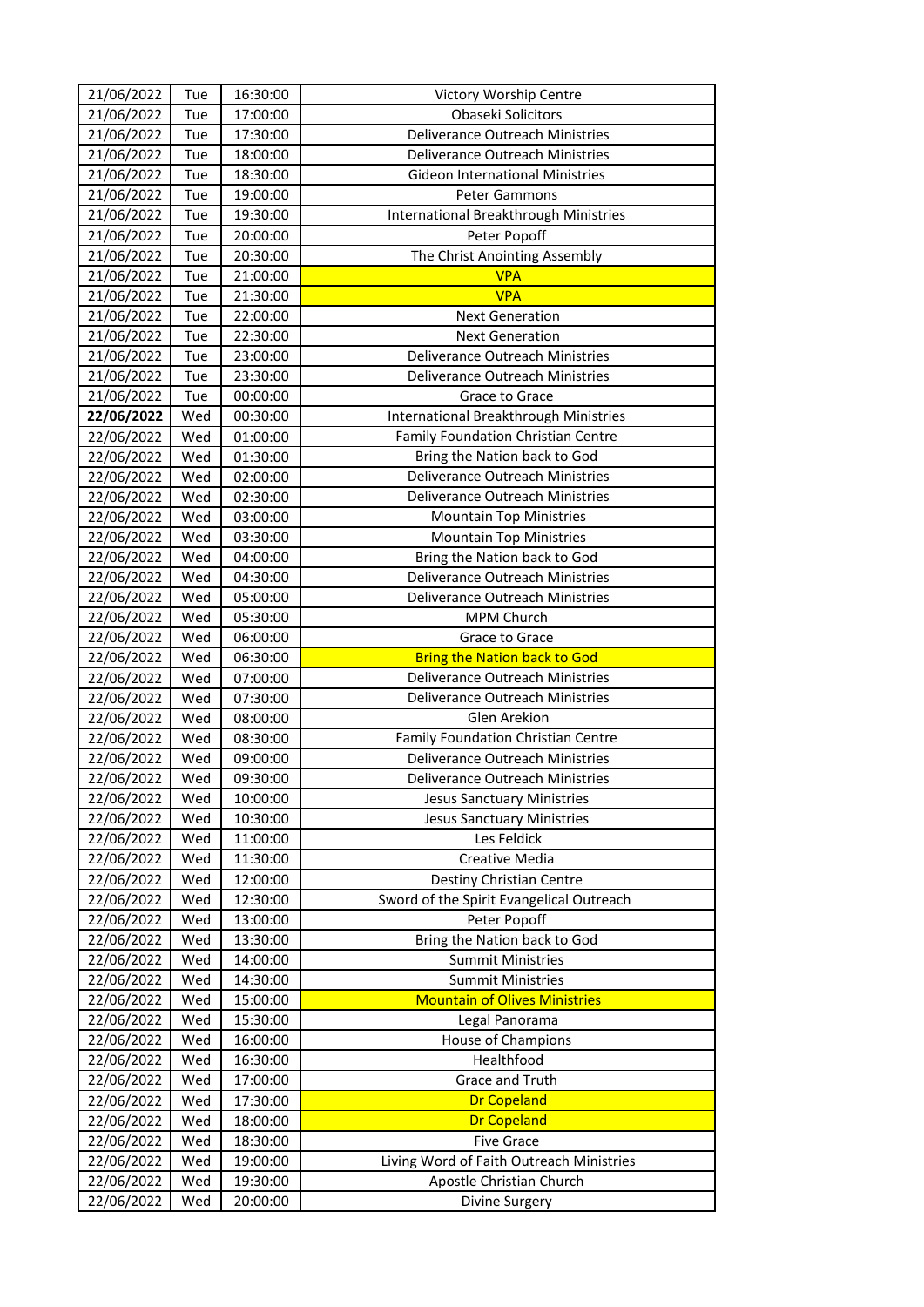| 22/06/2022 | Wed | 20:30:00             | Divine Surgery                                 |
|------------|-----|----------------------|------------------------------------------------|
| 22/06/2022 | Wed | 21:00:00             | Christ for the World                           |
| 22/06/2022 | Wed | 21:30:00             | Christ for the World                           |
| 22/06/2022 | Wed | 22:00:00             | Voice of Comfort                               |
| 22/06/2022 | Wed | 22:30:00             | World Miracle Outreach                         |
| 22/06/2022 | Wed | 23:00:00             | World Miracle Outreach                         |
| 22/06/2022 | Wed | 23:30:00             | <b>World Conquerors</b>                        |
| 22/06/2022 | Wed | 00:00:00             | Grace to Grace                                 |
| 23/06/2022 | Thu | 00:30:00             | International Breakthrough Ministries          |
| 23/06/2022 | Thu | 01:00:00             | Family Foundation Christian Centre             |
| 23/06/2022 | Thu | 01:30:00             | Bring the Nation back to God                   |
| 23/06/2022 | Thu | 02:00:00             | Deliverance Outreach Ministries                |
| 23/06/2022 | Thu | 02:30:00             | Deliverance Outreach Ministries                |
| 23/06/2022 | Thu | 03:00:00             | <b>Mountain Top Ministries</b>                 |
| 23/06/2022 | Thu | 03:30:00             | <b>Mountain Top Ministries</b>                 |
| 23/06/2022 | Thu | 04:00:00             | Bring the Nation back to God                   |
| 23/06/2022 | Thu | 04:30:00             | Deliverance Outreach Ministries                |
| 23/06/2022 | Thu | 05:00:00             | Deliverance Outreach Ministries                |
| 23/06/2022 | Thu | 05:30:00             | MPM Church                                     |
| 23/06/2022 | Thu | 06:00:00             | Grace to Grace                                 |
| 23/06/2022 | Thu | 06:30:00             | <b>Bring the Nation back to God</b>            |
| 23/06/2022 | Thu | 07:00:00             | Deliverance Outreach Ministries                |
| 23/06/2022 | Thu | 07:30:00             | Deliverance Outreach Ministries                |
| 23/06/2022 | Thu | 08:00:00             | Arise and Shine                                |
| 23/06/2022 | Thu | 08:30:00             | Family Foundation Christian Centre             |
| 23/06/2022 | Thu | 09:00:00             | Healthfood                                     |
| 23/06/2022 | Thu | 09:30:00             | faith World Music                              |
| 23/06/2022 | Thu | 10:00:00             | <b>Jesus Sanctuary Ministries</b>              |
| 23/06/2022 | Thu | 10:30:00             | <b>Jesus Sanctuary Ministries</b>              |
| 23/06/2022 | Thu | 11:00:00             | Les Feldick                                    |
| 23/06/2022 | Thu | 11:30:00             | Hallelujah Intl Ministries                     |
| 23/06/2022 | Thu | 12:00:00             | Unstoppable Records (LIVE)                     |
| 23/06/2022 | Thu | 12:30:00             | Good News Bible Church (Live)                  |
| 23/06/2022 | Thu | 13:00:00             | Peter Popoff                                   |
| 23/06/2022 | Thu | 13:30:00             | Royal Ladies International                     |
| 23/06/2022 | Thu | 14:00:00             | <b>INTER CHRISTAIN ASSOCATION</b>              |
| 23/06/2022 | Thu | 14:30:00             | <b>INTER CHRISTAIN ASSOCATION</b>              |
| 23/06/2022 | Thu | 15:00:00             | Grace to Grace                                 |
| 23/06/2022 | Thu | 15:30:00             | Legal Panorama                                 |
| 23/06/2022 | Thu | 16:00:00             | <b>Living Flames Baptist Church</b>            |
| 23/06/2022 | Thu | 16:30:00             | <b>Blessed Elijah</b>                          |
| 23/06/2022 | Thu | 17:00:00             | World Revival                                  |
| 23/06/2022 | Thu | 17:30:00             | Mrs Ahuruole Egbeson                           |
| 23/06/2022 | Thu | 18:00:00             | <b>Noah's Ark Sanctuary</b>                    |
| 23/06/2022 | Thu | 18:30:00             | Destiny Apostolic                              |
| 23/06/2022 | Thu | 19:00:00             | City of Life in God                            |
| 23/06/2022 | Thu | 19:30:00             | Tree of Life                                   |
| 23/06/2022 | Thu | 20:00:00             | Friends of the Brides Groom                    |
| 23/06/2022 | Thu | 20:30:00             | Elohim International Ministry                  |
| 23/06/2022 | Thu | 21:00:00             | Horns of Revival                               |
| 23/06/2022 | Thu | 21:30:00             | Jack Hibbs - Real Life                         |
| 23/06/2022 | Thu |                      | Ark of the Covenant                            |
|            |     | 22:00:00<br>22:30:00 |                                                |
| 23/06/2022 | Thu |                      | Light of the World<br>Harvest Mission Outreach |
| 23/06/2022 | Thu | 23:00:00             | Friends of the brides Groom                    |
| 23/06/2022 | Thu | 23:30:00             |                                                |
| 23/06/2022 | Thu | 00:00:00             | Grace to Grace                                 |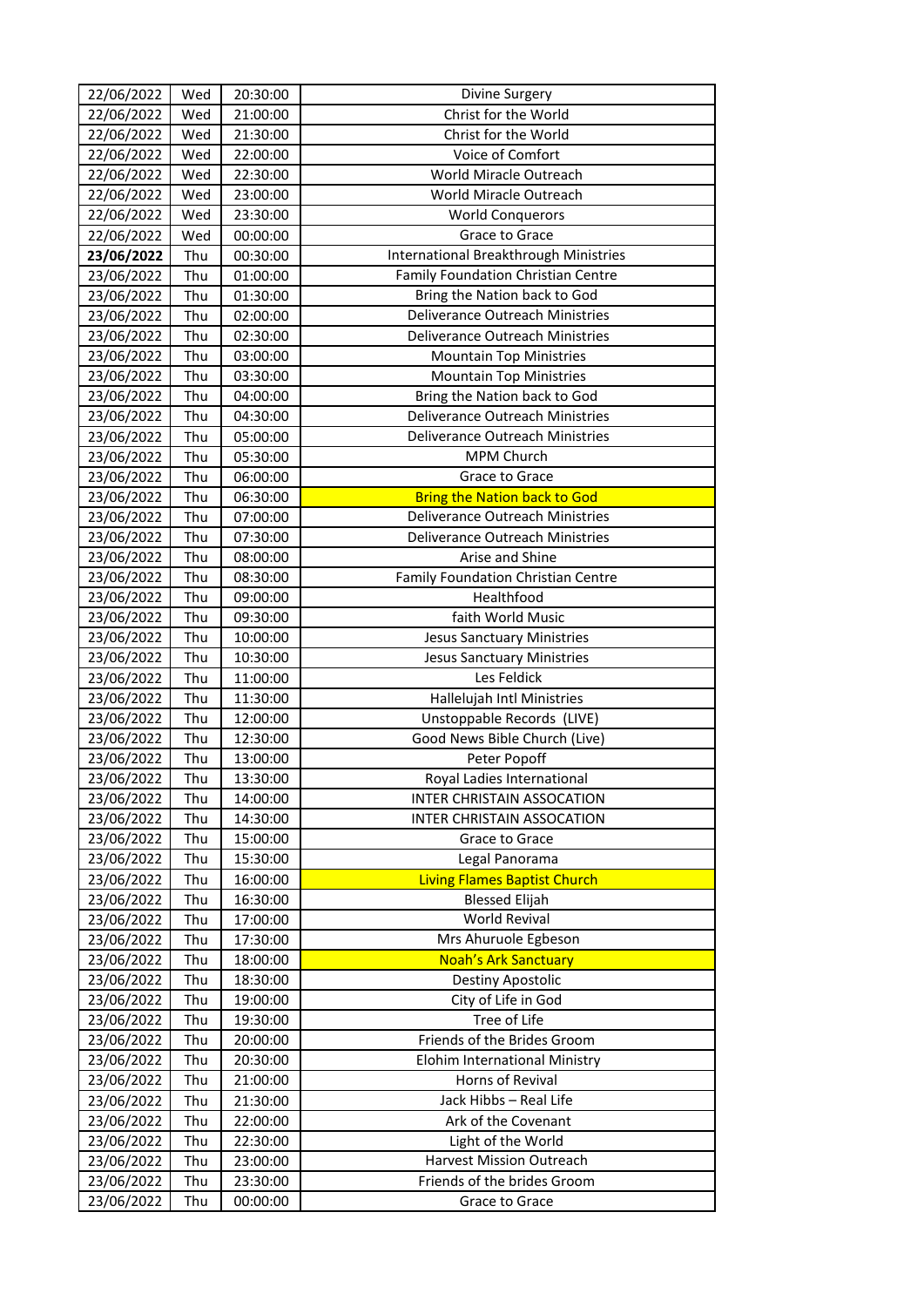| 24/06/2022 | Fri | 00:30:00 | International Breakthrough Ministries  |
|------------|-----|----------|----------------------------------------|
| 24/06/2022 | Fri | 01:00:00 | Family Foundation Christian Centre     |
| 24/06/2022 | Fri | 01:30:00 | Bring the Nation back to God           |
| 24/06/2022 | Fri | 02:00:00 | Deliverance Outreach Ministries        |
| 24/06/2022 | Fri | 02:30:00 | Deliverance Outreach Ministries        |
| 24/06/2022 | Fri | 03:00:00 | <b>Mountain Top Ministries</b>         |
| 24/06/2022 | Fri | 03:30:00 | <b>Mountain Top Ministries</b>         |
| 24/06/2022 | Fri | 04:00:00 | Bring the Nation back to God           |
| 24/06/2022 | Fri | 04:30:00 | Deliverance Outreach Ministries        |
| 24/06/2022 | Fri | 05:00:00 | Deliverance Outreach Ministries        |
| 24/06/2022 | Fri | 05:30:00 | MPM Church                             |
| 24/06/2022 | Fri | 06:00:00 | Grace to Grace                         |
| 24/06/2022 | Fri | 06:30:00 | <b>Bring the Nation back to God</b>    |
| 24/06/2022 | Fri | 07:00:00 | Deliverance Outreach Ministries        |
| 24/06/2022 | Fri | 07:30:00 | <b>Deliverance Outreach Ministries</b> |
| 24/06/2022 | Fri | 08:00:00 | <b>Frank Azam Ministries</b>           |
| 24/06/2022 | Fri | 08:30:00 | Family Foundation Christian Centre     |
| 24/06/2022 | Fri | 09:00:00 | Healthfood                             |
| 24/06/2022 | Fri | 09:30:00 | <b>Money Matters</b>                   |
| 24/06/2022 | Fri | 10:00:00 | <b>Jesus Sanctuary Ministries</b>      |
| 24/06/2022 | Fri | 10:30:00 | <b>Jesus Sanctuary Ministries</b>      |
| 24/06/2022 | Fri | 11:00:00 | Les Feldick                            |
| 24/06/2022 | Fri | 11:30:00 | Prayer Line                            |
| 24/06/2022 | Fri | 12:00:00 | Uk World Evangelism                    |
| 24/06/2022 | Fri | 12:30:00 | Uk World Evangelism                    |
| 24/06/2022 | Fri | 13:00:00 | <b>Christ Hearts</b>                   |
| 24/06/2022 | Fri | 13:30:00 | Ronke Onishile Ministry                |
| 24/06/2022 | Fri | 14:00:00 | Tree of Life                           |
| 24/06/2022 | Fri | 14:30:00 | Powerland Chapel International         |
| 24/06/2022 | Fri | 15:00:00 | Peter Popoff                           |
| 24/06/2022 | Fri | 15:30:00 | Legal Panorama                         |
| 24/06/2022 | Fri | 16:00:00 | Newlife Evangelical International      |
| 24/06/2022 | Fri | 16:30:00 | Newlife Evangelical International      |
| 24/06/2022 | Fri | 17:00:00 | <b>Bring the Nation back to God</b>    |
| 24/06/2022 | Fri | 17:30:00 | <b>World Conquerors</b>                |
| 24/06/2022 | Fri | 18:00:00 | <b>World Conquerors</b>                |
| 24/06/2022 | Fri | 18:30:00 | <b>Jesus Sanctuary Ministries</b>      |
| 24/06/2022 | Fri | 19:00:00 | <b>Jesus Sanctuary Ministries</b>      |
| 24/06/2022 | Fri | 19:30:00 | International Breakthrough Ministries  |
| 24/06/2022 | Fri | 20:00:00 | <b>Resurrection Ministry London</b>    |
| 24/06/2022 | Fri | 20:30:00 | <b>Resurrection Ministry London</b>    |
| 24/06/2022 | Fri | 21:00:00 | Manasseh Abraham Ministries            |
| 24/06/2022 | Fri | 21:30:00 | Word of His Power                      |
| 24/06/2022 | Fri | 22:00:00 | Gracemercy                             |
| 24/06/2022 | Fri | 22:30:00 | <b>Events TV Plus</b>                  |
| 24/06/2022 | Fri | 23:00:00 | Events TV Plus                         |
| 24/06/2022 | Fri | 23:30:00 | <b>Bring the Nation back to God</b>    |
| 24/06/2022 | Fri | 00:00:00 | Grace to Grace                         |
| 25/06/2022 | Sat | 00:30:00 | Deliverance Outreach Ministries        |
| 25/06/2022 | Sat | 01:00:00 | <b>Deliverance Outreach Ministries</b> |
| 25/06/2022 | Sat | 01:30:00 | Amarachi's Ministries                  |
| 25/06/2022 | Sat | 02:00:00 | Voice of Comfort                       |
| 25/06/2022 | Sat | 02:30:00 | Manifest of God                        |
| 25/06/2022 | Sat | 03:00:00 | Events TV Plus                         |
| 25/06/2022 | Sat | 03:30:00 | Events TV Plus                         |
| 25/06/2022 | Sat | 04:00:00 | Peter Gammons                          |
|            |     |          |                                        |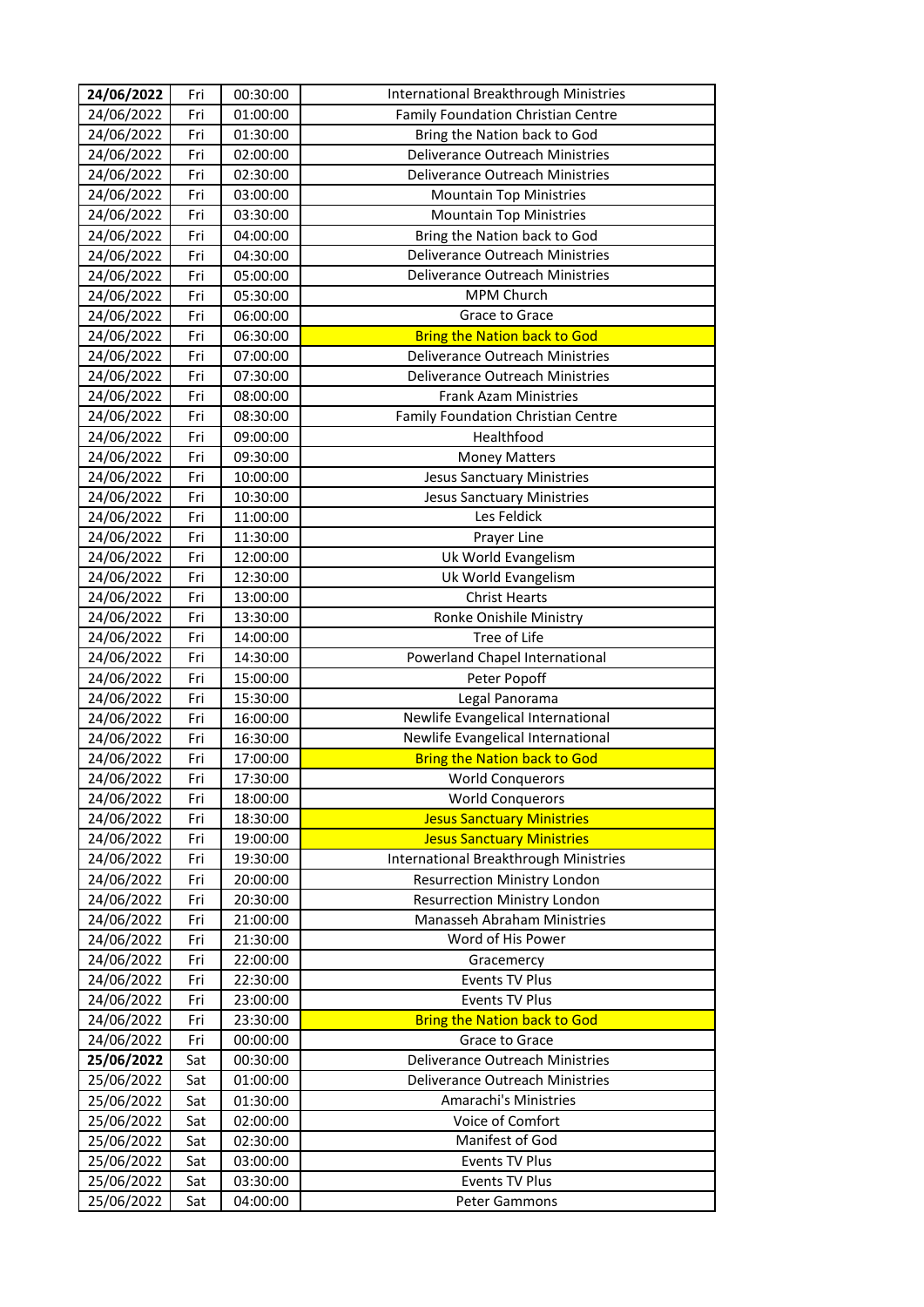| 25/06/2022 | Sat | 04:30:00 | <b>Evangelical Global Outreach</b>          |
|------------|-----|----------|---------------------------------------------|
| 25/06/2022 | Sat | 05:00:00 | <b>Mountain Top Ministries</b>              |
| 25/06/2022 | Sat | 05:30:00 | <b>Mountain Top Ministries</b>              |
| 25/06/2022 | Sat | 06:00:00 | <b>God Worshippers</b>                      |
| 25/06/2022 | Sat | 06:30:00 | <b>Bring the Nation back to God</b>         |
| 25/06/2022 | Sat | 07:00:00 | Alleluia Ministry                           |
| 25/06/2022 | Sat | 07:30:00 | Christ Kingdom Welfare                      |
| 25/06/2022 | Sat | 08:00:00 | <b>Relation Church</b>                      |
| 25/06/2022 | Sat | 08:30:00 | <b>Agape Ministries</b>                     |
| 25/06/2022 | Sat | 09:00:00 | Lets Talk About                             |
| 25/06/2022 | Sat | 09:30:00 | Sapphire Talk Show                          |
| 25/06/2022 | Sat | 10:00:00 | Joy Christian Centre                        |
| 25/06/2022 | Sat | 10:30:00 | <b>Beulah ministries</b>                    |
| 25/06/2022 | Sat | 11:00:00 | Springs of Life-Giving Water Ministriesd    |
| 25/06/2022 | Sat | 11:30:00 | Cy Cyybass Show (The Powers Show)           |
| 25/06/2022 | Sat | 12:00:00 | Overcoming Faith Outreach Mins              |
| 25/06/2022 | Sat | 12:30:00 | <b>Bring the Nation back to God</b>         |
| 25/06/2022 | Sat | 13:00:00 | Come Global                                 |
| 25/06/2022 | Sat | 13:30:00 | New Creations - Unstoppable Records         |
| 25/06/2022 | Sat | 14:00:00 | <b>Jesus Sanctuary Ministries</b>           |
| 25/06/2022 | Sat | 14:30:00 | <b>Jesus Sanctuary Ministries</b>           |
| 25/06/2022 | Sat | 15:00:00 | Woodford Christian Fellowship International |
| 25/06/2022 | Sat | 15:30:00 | Winners Kingdom                             |
| 25/06/2022 | Sat | 16:00:00 | Arm of God                                  |
| 25/06/2022 | Sat | 16:30:00 | Tree of Life                                |
| 25/06/2022 | Sat | 17:00:00 | Liberty Chapel                              |
| 25/06/2022 | Sat | 17:30:00 | <b>Dominion Christ</b>                      |
| 25/06/2022 | Sat | 18:00:00 | <b>Freedom Centre</b>                       |
| 25/06/2022 | Sat | 18:30:00 | Prayer House Ministry                       |
| 25/06/2022 | Sat | 19:00:00 | Prayer House Ministry                       |
| 25/06/2022 | Sat | 19:30:00 | Prayer House Ministry                       |
| 25/06/2022 | Sat | 20:00:00 | <b>LES FELDICK</b>                          |
| 25/06/2022 | Sat | 20:30:00 | Jesus Is Coming                             |
| 25/06/2022 | Sat | 21:00:00 | Christ Faith Tabernacle                     |
| 25/06/2022 | Sat | 21:30:00 | Bring the Nation back to God                |
| 25/06/2022 | Sat | 22:00:00 | <b>Jesus Sanctuary Ministries</b>           |
| 25/06/2022 | Sat | 22:30:00 | <b>Jesus Sanctuary Ministries</b>           |
| 25/06/2022 | Sat | 23:00:00 | <b>Church of His Presence</b>               |
| 25/06/2022 | Sat | 23:30:00 | <b>Faith World Music filler</b>             |
| 25/06/2022 | Sat | 00:00:00 | Bring the Nation back to God                |
| 26/06/2022 | Sun | 00:30:00 | Deliverance Outreach Ministries             |
| 26/06/2022 | Sun | 01:00:00 | Deliverance Outreach Ministries             |
| 26/06/2022 | Sun | 01:30:00 | <b>Evangelical Global Outreach</b>          |
| 26/06/2022 | Sun | 02:00:00 | Sapphire Talk Show                          |
| 26/06/2022 | Sun | 02:30:00 | Manifest of God                             |
| 26/06/2022 | Sun | 03:00:00 | <b>Mountain Top Ministries</b>              |
| 26/06/2022 | Sun | 03:30:00 | <b>Mountain Top Ministries</b>              |
| 26/06/2022 | Sun | 04:00:00 | Peter Gammons                               |
| 26/06/2022 | Sun | 04:30:00 | <b>Inspire Ministries</b>                   |
| 26/06/2022 | Sun | 05:00:00 | Bring the Nation back to God                |
| 26/06/2022 | Sun | 05:30:00 | Obaseki Solicitors                          |
| 26/06/2022 | Sun | 06:00:00 | faith World Music                           |
| 26/06/2022 | Sun | 06:30:00 | <b>Bright Days Ahead</b>                    |
| 26/06/2022 | Sun | 07:00:00 | Foundation on a Solid Rock Ministry         |
| 26/06/2022 | Sun | 07:30:00 | Higher Life in Christ                       |
| 26/06/2022 | Sun | 08:00:00 | Intl Central Gospel Church                  |
|            |     |          |                                             |